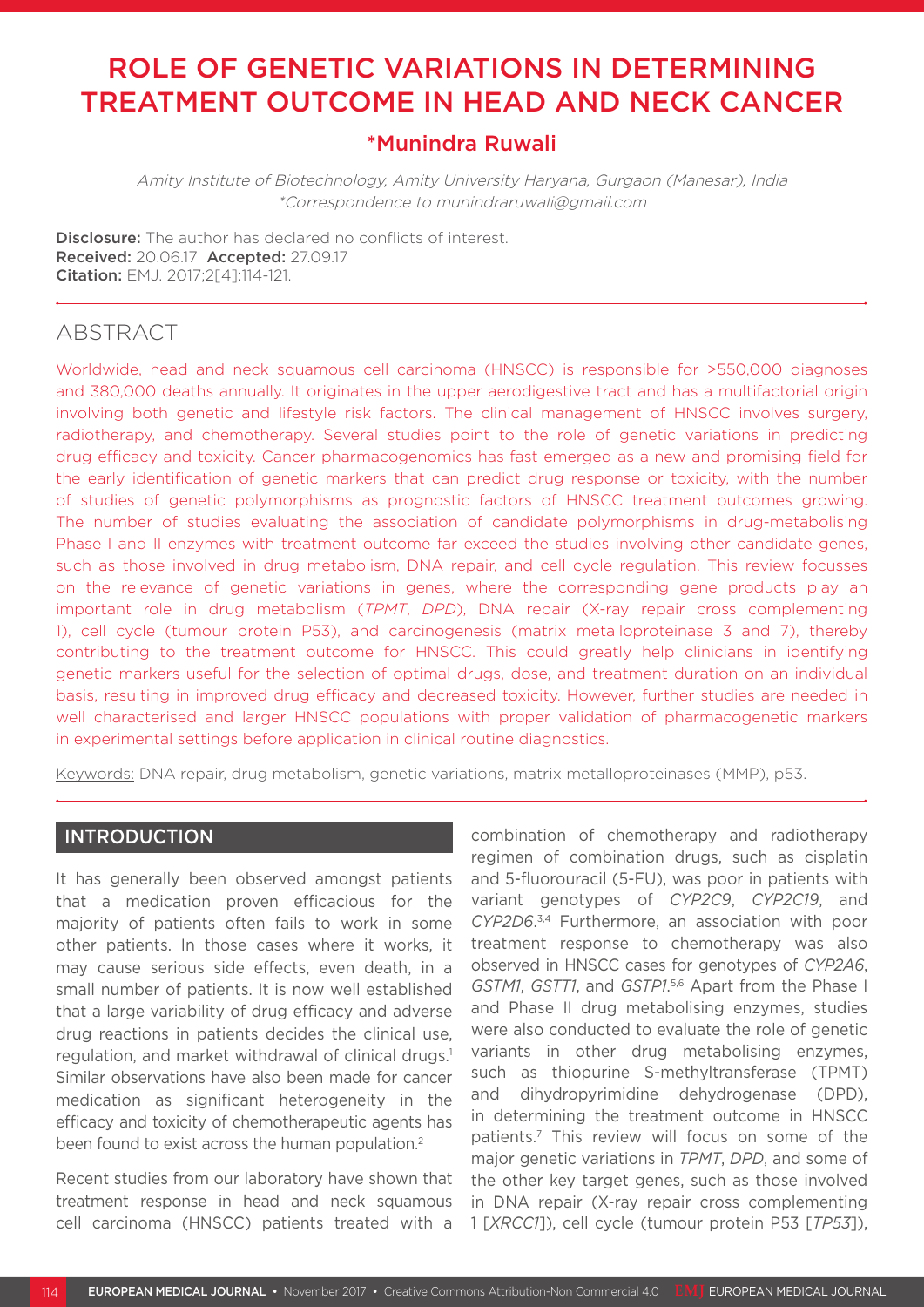and carcinogenesis (matrix metalloproteinases, [*MMP*]), which might play an important role in determining the treatment outcome in HNSCC cases. The genomic structures of *TPMT*, *DPD*, and *XRCC1* are shown in Figure 1, whilst Table 1 lists the single nucleotide variants associated with drug response.8

### DRUG METABOLISM POLYMORPHISMS: THIOPURINE-S-METHYLTRANSFERASE AND DIHYDROPYRIMIDINE **DEHYDROGENASE**

TPMT and DPD are enzymes involved in the metabolism and disposition of drugs, such as 6-mercaptopurine, azathioprine, cisplatin, 5-FU, and 6-thioguanine, that are used for the treatment of different cancers, autoimmune disorders, dermatological conditions, and as an immunosuppressant in graft transplantations.<sup>9-12</sup> TPMT functions by methylating mercaptopurine and thereby reducing its bioavailability for conversion

into thioguanine nucleotides, which is the cytotoxic form of the drug. Approximately 10% of patients have an intermediate enzyme activity and have a greater incidence of thiopurine toxicity, while 0.3% are deficient of TPMT activity, having severe or fatal toxicity from mercaptopurine therapy.<sup>13</sup>

Genetic variants present in *TPMT* may alter the treatment response in cases receiving chemotherapeutic drugs. The four major variant alleles that lead to 80–95% intermediate and low enzyme activity of the *TPMT* gene are *TPMT\*2* (238G>C), *\*3A* (460G>A and 719A>G), *\*3B* (460G>A), and *\*3C* (719A>G).14 *TPMT\*3A* mutant allele contains two nucleotide transitions, 460G>A and 719A>G in the open reading frame, leading to the substitution of amino acids Ala154Thr and Tyr240Cys, respectively. Our study has shown that the treatment response after receiving cisplatin and 5-FU was modified in patients who carried variant genotypes of *TPMT\*3B* and *\*3C*. 7



#### Figure 1: Genomic structures of *TPMT*, *DPD*, and *XRCC1* genes.

*DPD*: dihydropyrimidine dehydrogenase; *TPMT*: thiopurine 5-methyltransferase; *XRCC1*: X-ray repair cross complementing 1.

*Adapted from National Center for Biotechnology Information (NCBI).8*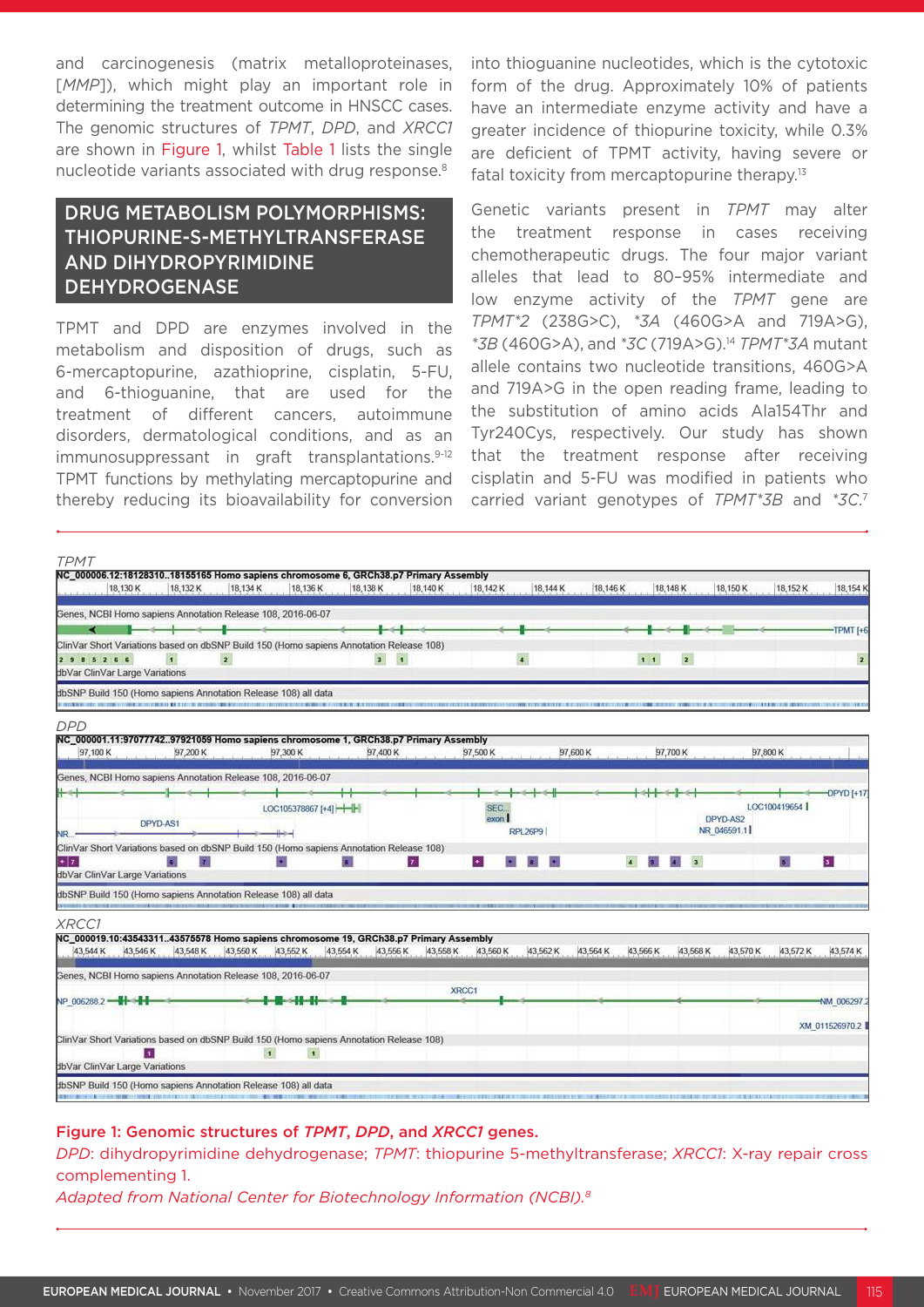#### Table 1: Table showing the single nucleotide variants associated with drug response.

| Gene        | <b>Variant ID</b> | Variant allele | <b>Transcript change</b> | Protein change | Molecular consequence         |
|-------------|-------------------|----------------|--------------------------|----------------|-------------------------------|
| <b>TPMT</b> | rs1142345         | C              | c.719 $A > G$            | Tyr240Cys      | Missense variant              |
|             |                   | С              | c.674A $>$ G             | Tyr225Cys      | Missense variant              |
|             | rs56161402        |                | c.644G                   | Arg215His      | Missense variant              |
|             |                   |                | $c.599G$ >A              | Arg200His      | Missense variant              |
|             | rs1800584         |                | $c.626 - 1G > A$         | <b>NA</b>      | Splice acceptor variant       |
|             |                   |                | $c.581 - 1G > A$         | <b>NA</b>      | Splice acceptor variant       |
|             | rs74423290        | C              | c.500C > G               | Ala167Gly      | Missense variant              |
|             | rs1800460         | Τ              | c.460G $>$ A             | Ala154Thr      | Missense variant              |
|             | rs56019966        |                | c.420-4G>A               | NA.            | Intron variant                |
|             | rs1800462         | G              | c.238G                   | Ala80Pro       | Missense variant              |
| <b>DPD</b>  | rs2297595         | C              | c.496A>G                 | Met166Val      | Missense variant              |
|             |                   | С              | c.385A>G                 | Met129Val      | Missense variant              |
|             |                   | С              | c.1A>G                   | Met1Val        | Missense variant              |
|             |                   | С              | n.735A>G                 | NA.            | Non-coding transcript variant |
| XRCC1       | rs25487           | С              | c.1196 $A > G$           | Gln399Arg      | Missense variant              |
| <b>TP53</b> | rs1042522         | С              | c.215C > G               | Pro72Arg       | Missense variant              |
|             |                   | С              | $c.-939C>G$              | <b>NA</b>      | 2KB upstream variant          |
|             |                   |                | c.98C>G                  | Pro33Arg       | Missense variant              |

*DPD*: dihydropyrimidine dehydrogenase; NA: not applicable; *TPMT*: thiopurine 5-methyltransferase; *TP53*: tumour protein 53; *XRCC1*: X-ray repair cross complementing 1.

Since individuals with *TPMT\*2*, *\*3A*, *\*3B*, and *\*3C* variants are reported to be associated with lower or intermediate enzyme activity,15,16 the poor response rate in patients could probably be a result of decreased TPMT activity, which may lead to relatively higher intracellular concentration of cisplatin and therefore higher incidence of cisplatin-related toxicity. Liu et al.17 performed a genome-wide association study of primary erythrocyte TPMT activity in children with leukaemia (N=1,026) and found that *TPMT* was the only gene that reached genome-wide significance (top hit rs1142345 or 719A>G; p=8.6×10-61). Furthermore, TPMT activity in patients behaves as a monogenic trait, further corroborating the importance of *TPMT* genetic testing in clinical settings.

The *DPD* gene also has several reported polymorphisms, out of which consistent data are available for the *DPD\*2A* allele, which is caused by a G>A transition at a GT splice donor site flanking exon 14 of the *DPD* gene (IVS14+1G>A).18 This allele is the most common and results in the elimination of a 55-amino-acid-long fluorouracil binding site in the DPD protein, leading to the skipping of exon 14 and the production of an inactive protein in 0.9% of the Caucasian population.<sup>19-21</sup> Both anabolic and catabolic pathways are involved

in the cytotoxic effects of  $5$ -FU; $9$  thus the activity of DPD plays a role both in determining the efficacy of the therapy with 5-FU and its toxicity.<sup>22-24</sup> Decreased DPD activity has been associated with >4-fold risk of severe or fatal toxicity from standard doses of 5-FU.25 *DPD* has another mutation at codon 534, leading to a 1601G>A nucleotide change.<sup>26</sup> Our study has also shown that cases carrying the *DPD* genetic variant IVS14+1G>A also showed a poor treatment response.<sup>7</sup> Other studies also reported that a high prevalence of IVS14+1G>A was associated with increased toxicity and poor treatment response in patients of invasive ductal carcinoma and Grade 3 and 4 toxicity in HNSCC patients.<sup>27,28</sup> Amongst the reasons for the toxicity of 5-FU are its relatively narrow therapeutic index<sup>29,30</sup> and low DPD activity. Lowered DPD activity leads to less effective inactivation of 5-FU, causing an accumulation of excessive levels of fluorodeoxyuridine monophosphate, causing gastrointestinal, haematopoietic, and neurological toxicities that are potentially fatal.<sup>21</sup> Zhao et al.<sup>31</sup> investigated the association between germline genetic polymorphisms in *DPD* and outcome of acute lymphoblastic leukaemia following the treatment with 5-FU plus oxaliplatin, and found that the common *DPD* variant c.85T>C (rs1801265, *DPYD\*9A*) was significantly associated with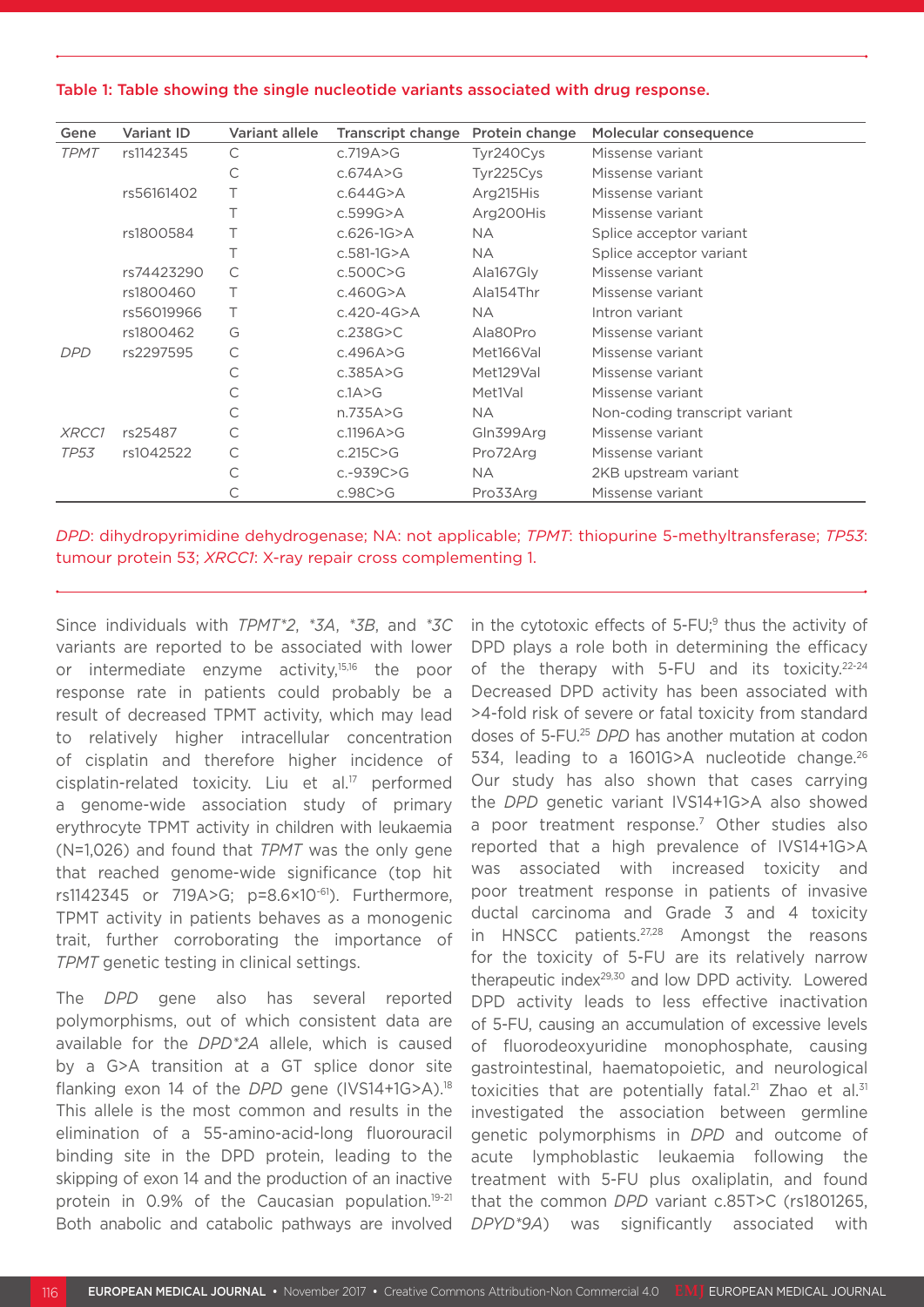complete response rate, event-free survival, and treatment-related toxicity.

## DNA REPAIR GENE POLYMORPHISMS: X-RAY REPAIR CROSS-COMPLEMENTING GROUP 1

The DNA damage induced by anticancer agents is repaired by the DNA repair enzymes and, therefore, it can be hypothesised that polymorphisms in DNA repair genes may influence the outcome of treatment. Increased DNA damage may prove beneficial in treatment, as both chemotherapy and radiation rely on DNA damage as part of their mechanisms of tumour cell destruction though the same DNA damage that occurs within the tumour may also take place in normal tissues as a side effect of therapy. *XRCC1* is a major DNA repair gene in the base excision repair pathway and is involved with radiation-related DNA repair. The base excision repair pathway repairs single strand breaks through protein-protein interactions, by interaction of XRCC1 with PARP-1, PNK, Polb, and Lig3a.<sup>32</sup> XRCC1 interacts with PNK, leading to the stimulation of both the 5'-kinase and 3'-phospatase activities of PNK; the interaction with Lig3a increases the intracellular stability of the ligase. $32$  Several single nucleotide polymorphisms (SNP) in *XRCC1* are reported, out of which the most extensively studied are Arg194Trp on exon 6 (dbSNP no. rs1799782), Arg280His on exon 9 (dbSNP no. rs25489), and Arg399Gln on exon 10 (dbSNP no. rs25487).33

A study conducted by Quintela-Fandino et al.<sup>34</sup> tested the ability of *XRCC1*-Arg399Gln gene polymorphism to predict response to cisplatin in peripheral blood mononuclear cells of Stage-IV HNSCC patients. *XRCC1* Gln/Gln was associated with 0% of cases with progressive cancer, 7.7% of cases with stable disease, 30.8% of cases with partial response, and 61.5% of cases with complete response. Duell et al.<sup>35</sup> reported that the rate of sister chromatid exchange after exposure to ionising radiation in human lymphocytes was greater in individuals with the *XRCC1*-Gln399Gln genotype than in those with only wild-type genotype. Alsbeih et al.<sup>36</sup> tested the association between *XRCC1* G28152A Arg399Gln (rs25487) SNP and late reaction to radiotherapy in 60 nasopharyngeal cancer patients. Significant association was observed between *XRCC1* G28152A genotype (p≤0.05) and a lower grade of fibrosis (odds ratio: 0.30; 95% confidence interval: 0.10–0.89; p=0.02), and therefore the wild-type was the risk allele.

However, Mahimkar et al.<sup>37</sup> did not observe a significant association between polymorphisms of *XRCC1* (Arg194Trp, rs1799782 and Arg399Gln, rs25487) and clinical outcome in advanced oral cancer patients treated with postoperative radiotherapy. Zhai et al.<sup>38</sup> investigated the association of *XRCC1* Codon399 polymorphism with treatment efficacy and normal tissue toxicity in Chinese patients with locally advanced nasopharyngeal carcinoma after radiotherapy. It was observed that Codon399 Gln/Gln allele correlated with a higher medium-term tumour regression ratio after radiotherapy for primary nasopharyngeal neoplasm and metastatic lymph nodes (>80% versus 40–60%; p<0.01). Compared with the other two genotypes in this study, patients with *XRCC1* Codon399 Gln/Gln allele were more likely to obtain complete remission of the tumour (100% versus 76% and 67%; p>0.05). However, no correlation between *XRCC1* Codon399 polymorphisms and acute or late radiationinduced injury of normal tissues was observed. Ghazali et al.<sup>39</sup> conducted a systematic review of the association of SNP with the occurrence of HNSCC radiotoxicity and evaluated the association of 11 polymorphisms in 8 genes with acute radiotoxicity, and 6 polymorphisms in 4 genes for late radiotoxicity. The risk of severe acute mucositis was associated with the G allele of *XRCC1* (1196A>G) in patients treated with radiotherapy alone or chemotherapy.

### CELL CYCLE AND MATRIX METALLOPROTEINASES POLYMORPHISMS: TUMOUR PROTEIN P53 (TP53) AND MMP3, MMP7

The p53 protein, rightly known as the 'guardian of the genome', or the 'cellular gatekeeper', acts by transmitting a variety of stress-inducing signals to different antiproliferative cellular responses. Some major events such as DNA damage, oncogene activation, or hypoxia can lead to p53 activation, thereby regulating processes such as apoptosis, cell-cycle arrest, senescence, or modulation of autophagy.40 Somatic mutations of the tumour suppressor gene *p53* occur in around 50% of all human cancers; thus, *p53* is a major player in carcinogenesis.<sup>41</sup> In addition to its role in carcinogenesis, *p53* also plays a major role in deciding the clinical outcome of cancer treatment, because *p53* mutations render tumour cells resistant to chemotherapy.42,43 The two *p53* homologues, namely *p63* and *p73*, are also activated by cytostatic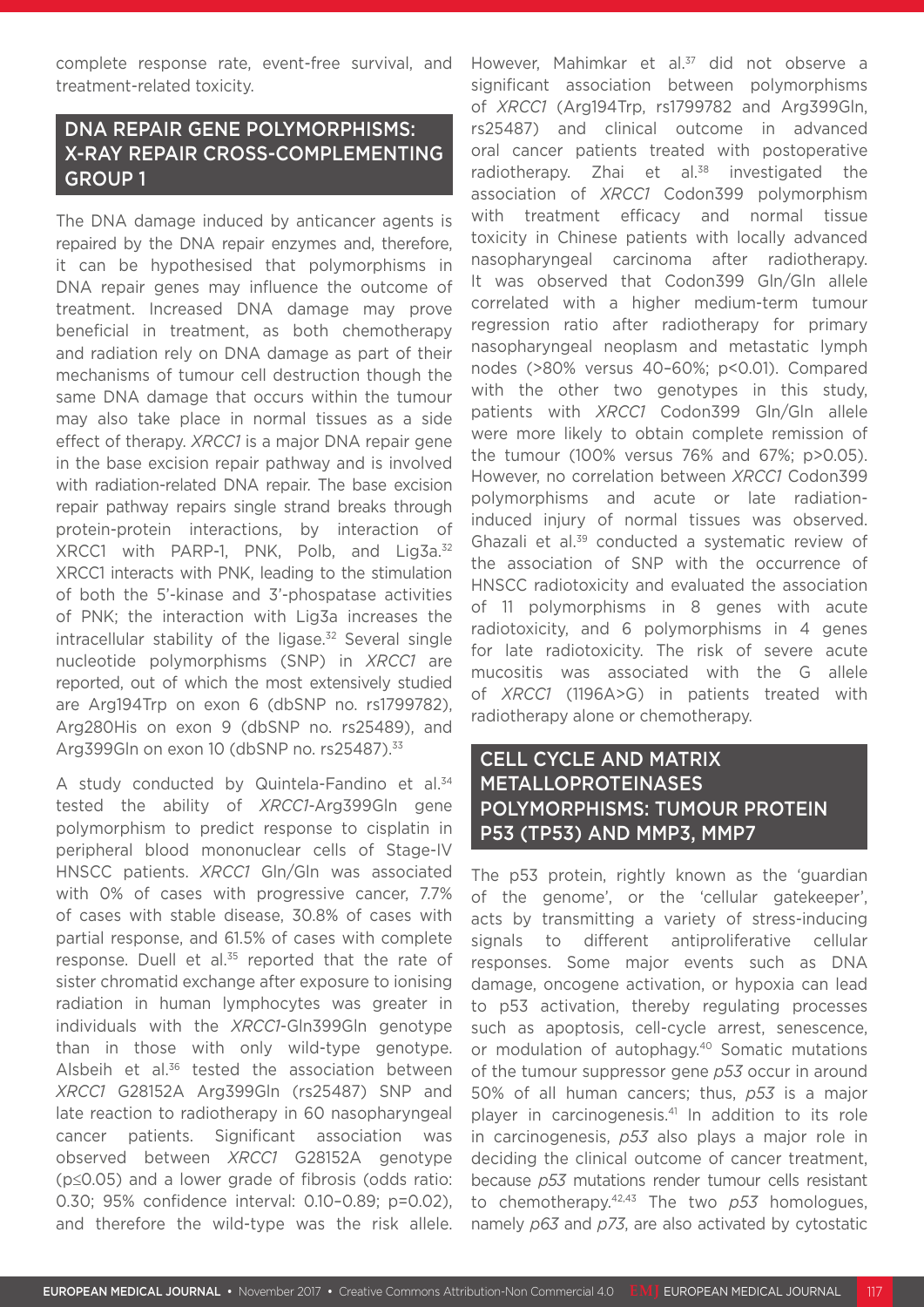drugs.44 p73 also functions in transduction of specific types of DNA damage, as activation of the p73/c-abl pathway by some chemotherapeutic agents causes apoptosis via target genes, such as *AIP1*. 45,46 *p73* exists as several splice variants at both N and C termini, with N-terminal variants lacking the transactivation domain and thereby acting as dominant-negative inhibitors of both *p53* and *p73*. 47 Out of the polymorphisms encoding either arginine (72R) or proline (72P) at codon 72 of *p53*, 72R is detected more commonly than 72P in squamous cell carcinomas.48,49 There is an over-representation of 72R mutants in carcinomas, which can be explained by the fact that inhibition of *p73* is influenced by the polymorphism at codon 72 of *p53*.

Bergamaschi et al.<sup>50</sup> reported that the p53-p73 interaction and its regulation by *p53* polymorphism is an important determinant of response and survival in head and neck cancer. Patients with specific *p53* mutations in the 72R form are least likely to gain complete response to chemotherapy. Upon treatment with cisplatin-based combination therapy, HNSCC cases with the 72R SNP has a worse response than those with the 72P SNP.50 Sullivan et al.<sup>51</sup> reported that the response of human H1299 p53 -/- cells to anticancer agents is strongly influenced *in vitro* by a SNP in wild-type p53. The clinical relevance of these observations was presented by the evidence that the superior activity of the 72R wild-type protein is reflected *in vivo* by significantly higher response rates and survival in patients receiving chemo-radiotherapy for advanced head and neck cancer, who express the 72R wild-type variant. Seventy patients with inoperable advanced HNSCC who received cisplatin-based chemo-radiotherapy were involved in the study. All the patients presented with locally advanced, unresectable, tumour, node, and metastasis Stage III/IV HNSCC. In the 43 patients who had a wild-type *p53* allele and had an evaluable response to treatment, complete response appeared significantly linked with *p53* status (wild-type 72R *p53* allele, wild-type 72P *p53* allele, or both). Wild-type 72R allele produced the highest complete response rate (27 out of 28 patients [96%]). Similarly, overall survival and progression-free survival were significantly longer in patients with wild-type *p53* allele (either 72R or 72P) than in those lacking a wild-type allele. Significant differences for overall survival and progression free survival were observed between cases retaining a wild-type 72R allele, cases retaining a wild-type

72P allele, and cases retaining both wild-type 72R and 72P alleles with the best prognosis in cases retaining a wild-type 72R allele. These clinical results corroborate the *in vitro* data wherein the expression of 72P wild-type *p53* resulted in G1 cell cycle arrest with minor induction of apoptosis after challenge with drug doses that cause extensive apoptosis in 72R-expressing variants.<sup>50</sup>

MMP are a family of proteins involved in extracellular matrix degradation, cell proliferation, and angiogenesis, the processes that are involved in carcinogenesis.52 Fas ligand (FasL) is a member of the tumour necrosis factor superfamily that induces apoptosis in susceptible cells upon cross-linking of its own receptor, FasL (Apo-1/CD95), which contributes to immune homeostasis and cell-mediated cytotoxicity. FasL is upregulated in cells treated with genotoxic agents such as cisplatin and 5-FU, and thus it can be expected that the downregulation of FasL at the surface of HNSCC tumour cells decreases the activity of anticancer drugs through modulation of the apoptotic pathway. Studies suggest that MMP7 and MMP3 could be implicated in the shedding of FasL from the cell surface, resulting in the generation of soluble FasL with less effective activity for triggering apoptosis by crosslinking with Fas.53-55 This was experimentally shown by the work of Mitsiades et al.56 in Ewing sarcoma and colon carcinoma cells. Blockade of MMP7 activity by MMP inhibitor resulted in sensitisation to treatment with doxorubicin, providing evidence for the role of MMP and FasL in chemotherapy resistance.

Varying expression patterns of *MMP* could be due to the existence of functional genetic polymorphisms in *MMP* promoter regions. The two polymorphisms that result in increased promoter activity of *MMP7* are one at position -181A>G and the other at position -153C>T. For *MMP3*, two alleles have been defined: the deletion (5A) or the insertion (6A) of an adenine at position -1612 (-1612insA), with the 6A allele being associated with low transcription levels.<sup>57</sup> Amongst other *MMP3* polymorphisms, six are in linkage disequilibrium with -1612insA and one (-A709G) has not been assigned functional importance.<sup>58</sup> Blons et al.<sup>59</sup> reported a correlation between *MMP3* promoter polymorphism and response to chemotherapy in HNSCC. It was shown, for the first time, that patients carrying the low transcription level allele 6A had a better response to 5-FU-cisplatin combination therapy than patients carrying the 5A allele. Furthermore, multivariate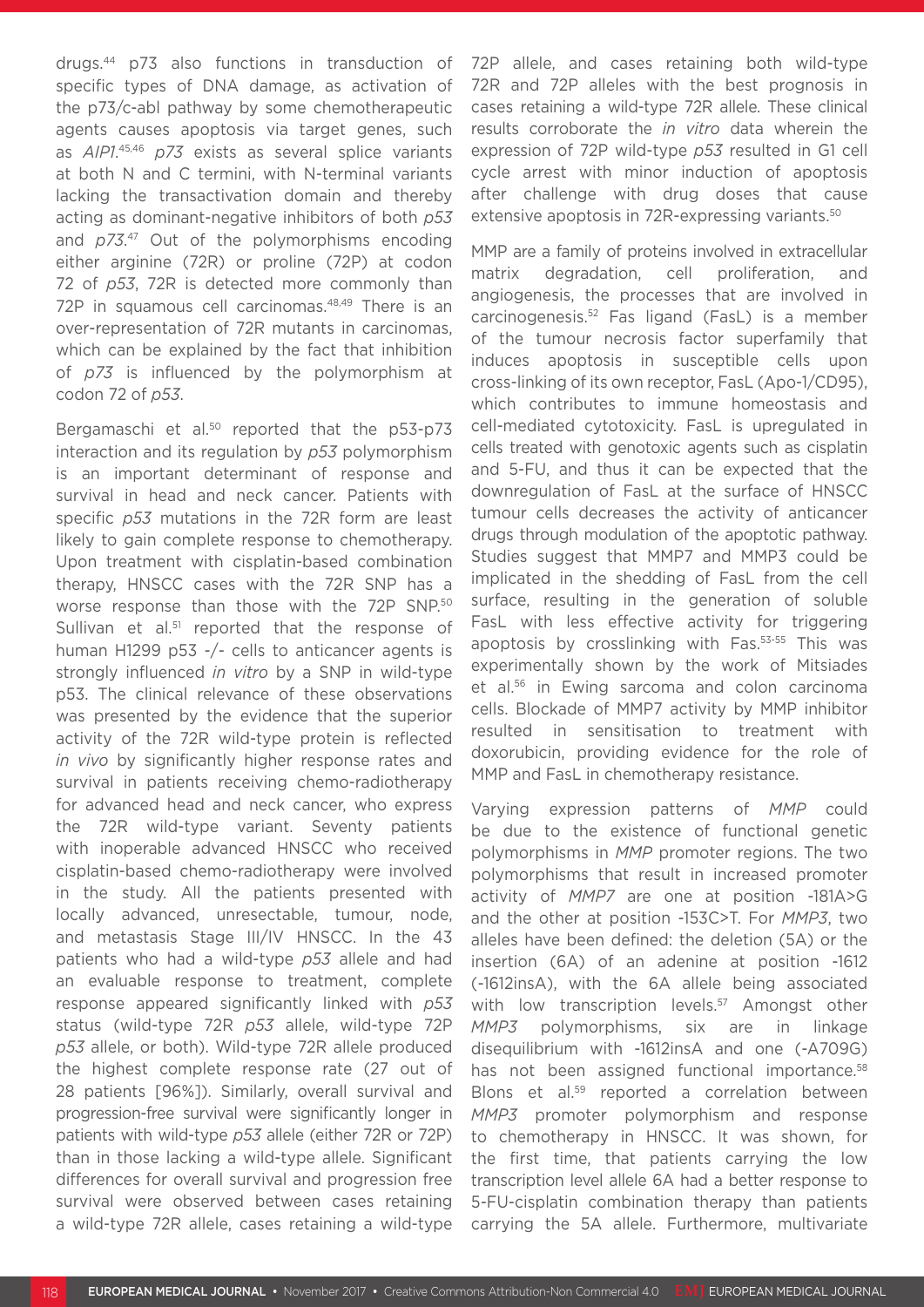analysis, including *TP53* mutational status, showed that *MMP3* was an independent factor in response to treatment. The results were in accordance to a study which showed that the induction of FasL after DNA damage is p53 independent.<sup>60</sup> However, *MMP7* promoter polymorphisms did not influence response to treatment.<sup>59</sup>

The MMP have been postulated to interact with the Fas/FasL pathways. Poulaki et al.<sup>61</sup> extensively investigated the involvement of the FasL/Fas pathway in doxorubicin induced apoptosis in a model of Ewing's sarcoma. Clones of the Fas-sensitive, doxorubicin-sensitive Ewing's sarcoma cell line SK-N-MC, which were either Fas-resistant or FasL-deficient, were significantly resistant to Dox. It was also observed that cleavage of FasL by MMP7 (matrilysin) protected the parental SK-N-MC cells from doxorubicin, whereas inhibition of MMP7 activity increased their sensitivity. Gastman et al.62 provided a unique observation for the Fas/FasL pathway. The study showed that the pathway can be potentially immunosuppressive and may be involved in the escape of human carcinoma cells from immune destruction. The study found that the expression of FasL on HNSCC cell lines was upregulated by pretreatment of tumour cells with the metalloproteinase inhibitor, BB-94. When PCI-cell lines pretreated with BB-94 were co-incubated with Jurkat cells, they induced

DNA fragmentation in a greater proportion of lymphocytes than did tumour cells not pretreated with the inhibitor.

In conclusion, genetic variations in genes encoding drug metabolising enzymes have explained a great deal of interindividual variation in response and toxicity of anticancer drugs. However, drug metabolism is just one aspect of the interaction of drugs and genes and more efforts should also be made to uncover the role of genetic variations in other important target genes, such as drug transporters, drug receptors, DNA repair, cell cycle, and other pharmacodynamic genes. Reduction of the toxicogenetic and toxicogenomic side effects has been one of the major goals in the search for new anticancer drugs and therapy protocols. Genome-wide linkage analyses may be a more systematic approach to discover genomic regions likely to carry genes, which determine chemotherapy cytotoxicity rather than the candidate gene-based approaches. Efforts should be made to implement SNP genotyping into clinical diagnostics, therefore allowing practitioners to make more accurate decisions for treatment and risk assessment. This will help in clinical decision making regarding treatment strategies, with the goal of avoiding adverse drug reactions while achieving the best drug response.

### REFERENCES

1. Evans WE, Relling MV. Pharmacogenomics: Translating functional genomics into rational therapeutics. Science. 1999;286(5439): 487-97.

2. Watters JW, McLeod HL. Cancer pharmacogenomics: Current and future applications. Biochim Biophys Acta. 2003; 1603(2):99-111.

3. Yadav SS et al. Association of poor metabolizers of cytochrome P450 2C19 with head and neck cancer and poor treatment response. Mutat Res. 2008; 644(1-2):31-7.

4. Yadav SS et al. Interaction of drug metabolizing cytochrome P450 2D6 poor metabolizers with cytochrome P450 2C9 and 2C19 genotypes modify the susceptibility to head and neck cancer and treatment response. Mutat Res. 2010;684(1-2):49-55.

5. Ruwali M et al. Polymorphism in cytochrome P450 2A6 and glutathione S-transferase P1 modifies head and neck cancer risk and treatment outcome. Mutat Res. 2009;669(1-2):36-41.

6. Ruwali M et al. Polymorphism in glutathione S-transferases: Susceptibility and treatment outcome for head and neck cancer. Xenobiotica. 2011;41(12): 1122-30.

7. Dhawan A et al. Association of genetic variability in enzymes metabolizing chemotherapeutic agents with treatment response in head and neck cancer cases. Asia Pac J Clin Oncol. 2017;13(2):e11-e20.

8. National Center for Biotechnology Information (NCBI). Variation Viewer: Homo sapiens:GRCh38. p7 (GCF\_000001405.33)Chr 1 (NC\_000001.11):196,642,315 - 196,757,066. Available at: https://www.ncbi.nlm.nih. gov/variation/view/. Last accessed: 27 September 2017.

9. Wasternack C. Degradation of pyrimidines and pyrimidine analogs– pathways and mutual influences. Pharmacol Ther. 1980;8(3):629-51.

10. Heggie GD et al. Clinical pharmacokinetics of 5-fluorouracil and its metabolism in plasma, urine, and bile. Cancer Res. 1987;47(8):2203-6.

11. Sahasranaman S et al. Clinical pharmacology and pharmacogenetics of thiopurines. Eur J Clin Pharmacol. 2008; 64(8):753-67.

12. Fung C et al. Chemotherapy refractory testicular germ cell tumor is associated with a variant in Armadillo Repeat gene deleted in Velco-Cardio-Facial syndrome (ARVCF). Front Endocrinol (Lausanne). 2012;3:163.

13. Marsh S, McLeod HL. Cancer pharmacogenetics. Br J Cancer. 2004; 90(1):8-11.

14. Umamaheswaran G et al. Distribution of genetic polymorphisms of genes encoding drug metabolizing enzymes and drug Transporters - A review with Indian perspective. Indian J Med Res. 2014;139(1):27-65.

15. Yates CR et al. Molecular diagnosis of thiopurine S-methyltransferase deficiency: Genetic basis for azathioprine and mercaptopurine intolerance. Ann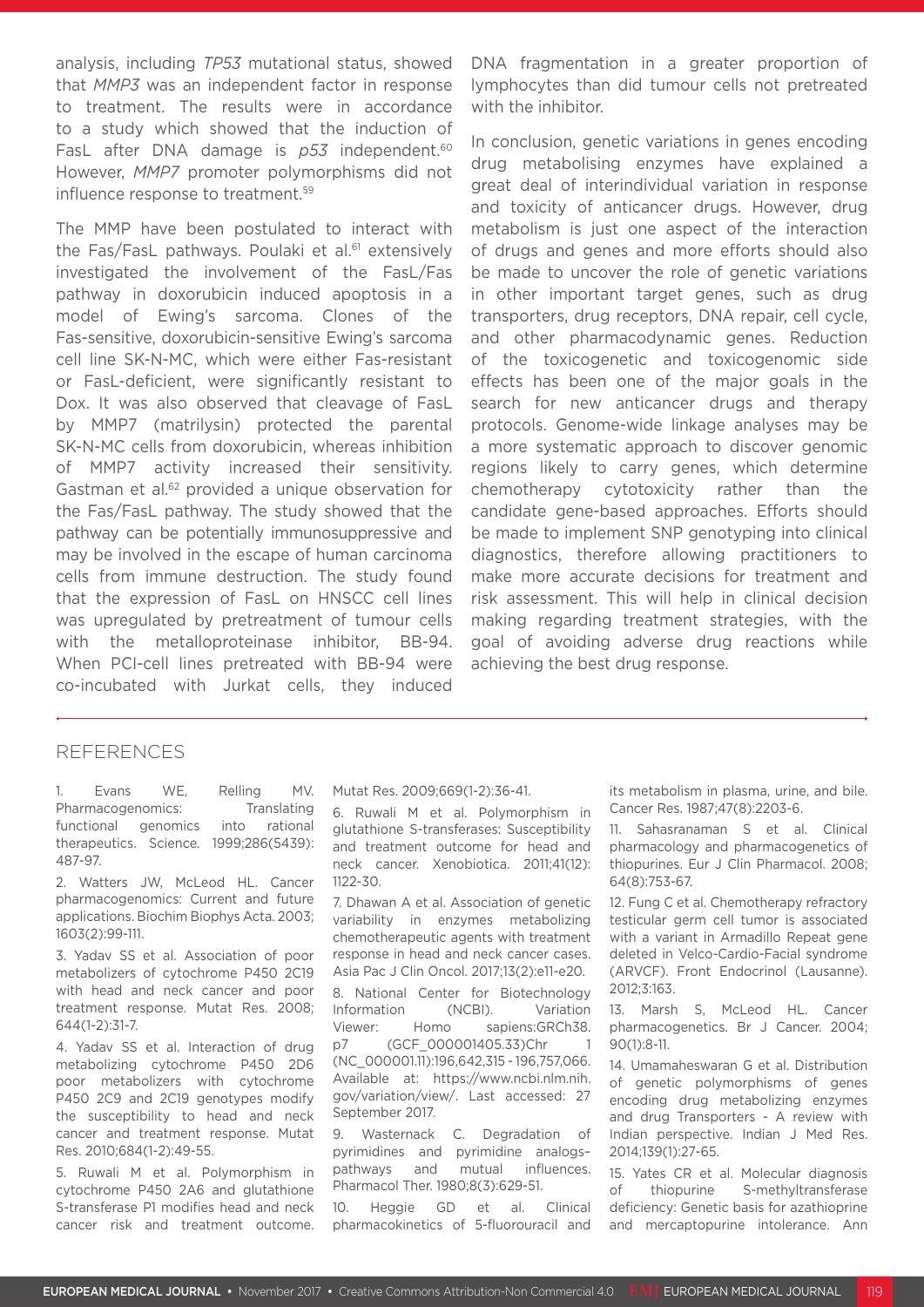#### Intern Med. 1997;126(8):608-14.

16. Black AJ et al. Thiopurine methyltransferase genotype predicts therapy-limiting severe toxicity from azathioprine. Ann Intern Med. 1998; 129(9):716-8.

17. Liu et al. Genomewide approach validates thiopurine methyltransferase activity is a monogenic pharmacogenomic trait. Clin Pharmacol Ther. 2017;101(3): 373-81.

18. Saif MW. Dihydropyrimidine dehydrogenase gene (DPYD) polymorphism among Caucasian and non-Caucasian patients with 5-FU- and capecitabine-related toxicity using full sequencing of DPYD. Cancer Genomics Proteomics. 2013;10(2):89-92.

19. Gross E et al. High-throughput genotyping by DHPLC of the dihydropyrimidine dehydrogenase gene implicated in (fluoro) pyrimidine catabolism. Int J Oncol. 2003;22(2): 325-32.

20. Raida M et al. Prevalence of a common point mutation in the dihydropyrimidine dehydrogenase (DPD) gene within the 5'-splice donor site of intron 14 in patients with severe 5-fluorouracil (5-FU)-related toxicity compared with controls. Clin Cancer Res. 2001;7(9):2832-9.

21. van Kuilenburg AB et al. Lethal outcome of a patient with a complete dihydropyrimidine dehydrogenase (DPD) deficiency after administration of 5-fluorouracil: Frequency of the common IVS14 + 1G>A mutation causing DPD deficiency. Clin Cancer Res. 2001; 7(5):1149-53.

22. Milano G et al. Dihydropyrimidine dehydrogenase deficiency and fluorouracil-related toxicity. Br J Cancer. 1999;79(2-4):627-30.

23. Ishikawa Y et al. Dihydropyrimidine dehydrogenase activity and messenger RNA level may be related to the antitumor effect of 5-fluorouracil on human tumor xenografts in nude mice. Clin Cancer Res. 1999;5(4):883-9.

24. Salonga D et al. Colorectal tumors responding to 5-fluorouracil have low gene expression levels of dihydropyrimidine dehydrogenase, thymidylate synthase, and thymidine phosphorylase. Clin Cancer Res. 2000; 6(4):1322-7.

25. Van Kuilenburg AB et al. High prevalence of the IVS14+1G>A mutation in the dihydropyrimidine dehydrogenase gene of patients with severe 5-fluorouracilassociated toxicity. Pharmacogenetics. 2002;12(7):555-8.

26. Ridge SA et al. Dihydropyrimidine dehydrogenase pharmacogenetics in Caucasian subjects. Br J Clin Pharmacol. 1998;46(2):151-6.

27. Kumar CK et al. Possible associations of splice site mutation of dihydropyrimidine dehydrogenase (IVS14+1G>A) in adverse drug reactions in some invasive ductal carcinoma patients. Int J Pharmacol. 2007;3:130-6.

28. Dhawan D et al. Genetic variability & chemotoxicity of 5-fluorouracil & cisplatin in head & neck cancer patients: A preliminary study. Indian J Med Res. 2013;137(1):125-9.

29. Gamelin EC, Boisdron-Celle M. Dose monitoring of 5-fluorouracil in patients with colorectal or head and neck cancer - Status of the art. Crit Rev Oncol Hematol. 1999;30(1):71-9.

30. Gamelin EC et al. Relationship between 5-fluorouracil (5-FU) dose intensity and therapeutic response in patients with advanced colorectal cancer receiving infusional therapy containing 5-FU. Cancer. 1996;77(3):441-51.

31. Zhao XQ et al. DPYD gene polymorphisms are associated with risk and chemotherapy prognosis in pediatricpatients with acute lymphoblastic leukemia. Tumour Biol. 2016;37(8): 10393-402.

32. Ramachandran S et al. Single nucleotide polymorphisms of DNA repair genes XRCC1 and XPD and its molecular mapping in Indian oral cancer. Oral Oncol. 2006;42(4):350-62.

33. Bao Y et al. XRCC1 gene polymorphisms and the risk of differentiated thyroid carcinoma (DTC): A meta-analysis of case-control studies. PLoS One. 2013;8(5):e64851.

34. Quintela-Fandino M et al. DNA-repair gene polymorphisms predict favorable clinical outcome among patients with advanced squamous cell carcinoma of the head and neck treated with cisplatinbased induction chemotherapy. J Clin Oncol. 2006;24(26):4333-9.

35. Duell EJ et al. Polymorphisms in the DNA repair genes XRCC1 and ERCC2 and biomarkers of DNA damage in human blood mononuclear cells. Carcinogenesis. 2000;21(5):965-971.

36. Alsbeih G et al. Association between normal tissue complications after radiotherapy and polymorphic variations in TGFB1 and XRCC1 genes. Radiat Res. 2010;173(4):505-11.

37. Mahimkar MB et al. Polymorphisms in GSTM1 and XPD genes predict clinical outcome in advanced oral cancer patients treated with postoperative radiotherapy. Mol Carcinog. 2012;51 (Suppl 1):E94-103.

38. Zhai XM et al. Significance of XRCC1 Codon399 polymorphisms in Chinese patients with locally advanced nasopharyngeal carcinoma treated with radiation therapy. Asia Pac J Clin Oncol. 2016;12(1):e125-32.

39. Ghazali N et al. Genomic determinants of normal tissue toxicity after radiotherapy for head and neck malignancy: A systematic review. Oral Oncol. 2012;48(11):1090-100.

40. Green DR, Kroemer G. Cytoplasmic functions of the tumour suppressor p53. Nature. 2009;458(7242):1127-30.

41. Hofseth LJ et al. p53: 25 years after its discovery. Trends Pharmacol Sci. 2004; 25(4):177-81.

42. Peller S. Clinical implications of p53: Effect on prognosis, tumor progression and chemotherapy response. Semin Cancer Biol. 1998;8(5):379-87.

43. Weller M. Predicting response to cancer chemotherapy: The role of p53. Cell Tissue Res. 1998; 292(3):435-45.

44. Irwin MS. Family feud in chemosensitvity: p73 and mutant p53. Cell Cycle. 2004;3(3):319-23.

45. Gong JG et al. The tyrosine kinase c-Abl regulates p73 apoptotic response to cisplatin-induced DNA damage. Nature. 1999;399(6738):806-9.

46. Costanzo A et al. DNA damagedependent acetylation of p73 dictates the selective activation of apoptotic target genes. Mol Cell. 2002;9(1):175-86.

47. Stiewe T et al. Transactivationdeficient TA-p73 acts as an oncogene. Cancer Res. 2002;62(13):3598-602.

48. Marin MC et al. A common polymorphism acts as intragenic modifier of mutant p53 behaviour. Nat. Genet. 2000;25(1):47-54.

49. Brooks LA et al. Preferential retention of codon 72 arginine p53 in squamous cell carcinomas of the vulva occurs in cancers positive and negative for human papillomavirus. Cancer Res. 2000; 60(24):6875-7.

50. Bergamaschi D et al. p53 polymorphism influences response in cancer chemotherapy via modulation of p73-dependent apoptosis. Cancer Cell. 2003;3(4):387-402.

51. Sullivan A et al. Polymorphism in wild-type p53 modulates response to chemotherapy in vitro and in vivo. Oncogene. 2004;23(19):3328-37.

52. Egeblad M, Werb Z. New functions for the matrix metalloproteinases in cancer progression. Nat Rev Cancer. 2002;2(3):161-74.

53. Powell WC et al. The metalloproteinase Matrilysin proteolytically generates active soluble Fas ligand and potentiates epithelial cell apoptosis. Curr Biol. 1999;9(24):1441-7.

54. Matsuno H et al. Stromelysin-1 (MMP-3) in synovial fluid of patients with rheumatoid arthritis has potential to cleave membrane bound Fas ligand. J Rheumatol. 2001;28(1):22-8.

55. Schneider P et al. Conversion of